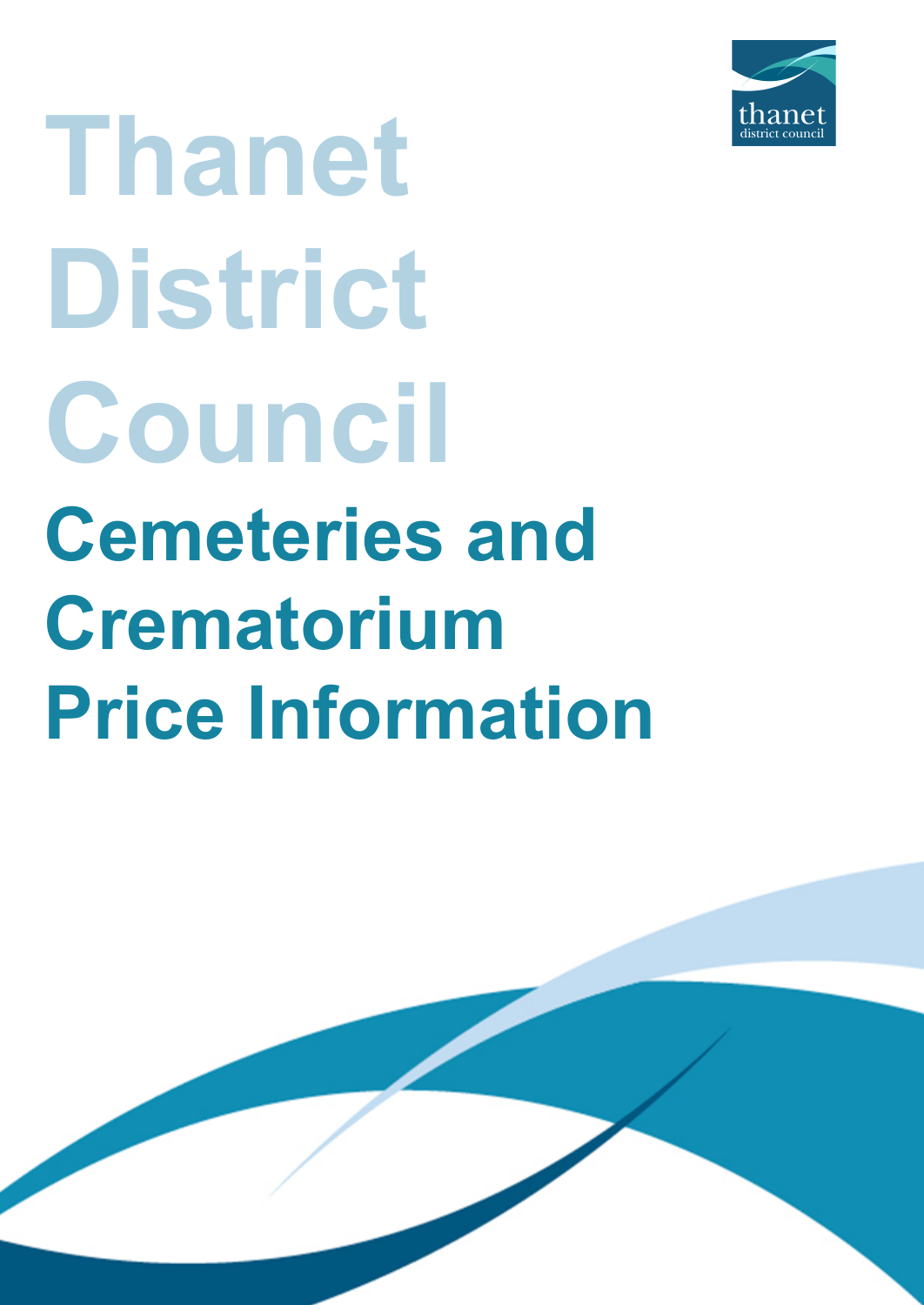## **1st April 2022 - 31 March 2023**

#### **Index**

| Cremation charges                   | 3  |
|-------------------------------------|----|
| Margate Cemetery charges            | 5  |
| Ramsgate Cemetery charges           | 6  |
| Cremated remains plots              | 8  |
| <b>Plot memorials</b>               | 13 |
| Transfer of burial rights and deeds | 15 |
| Other memorials                     | 16 |

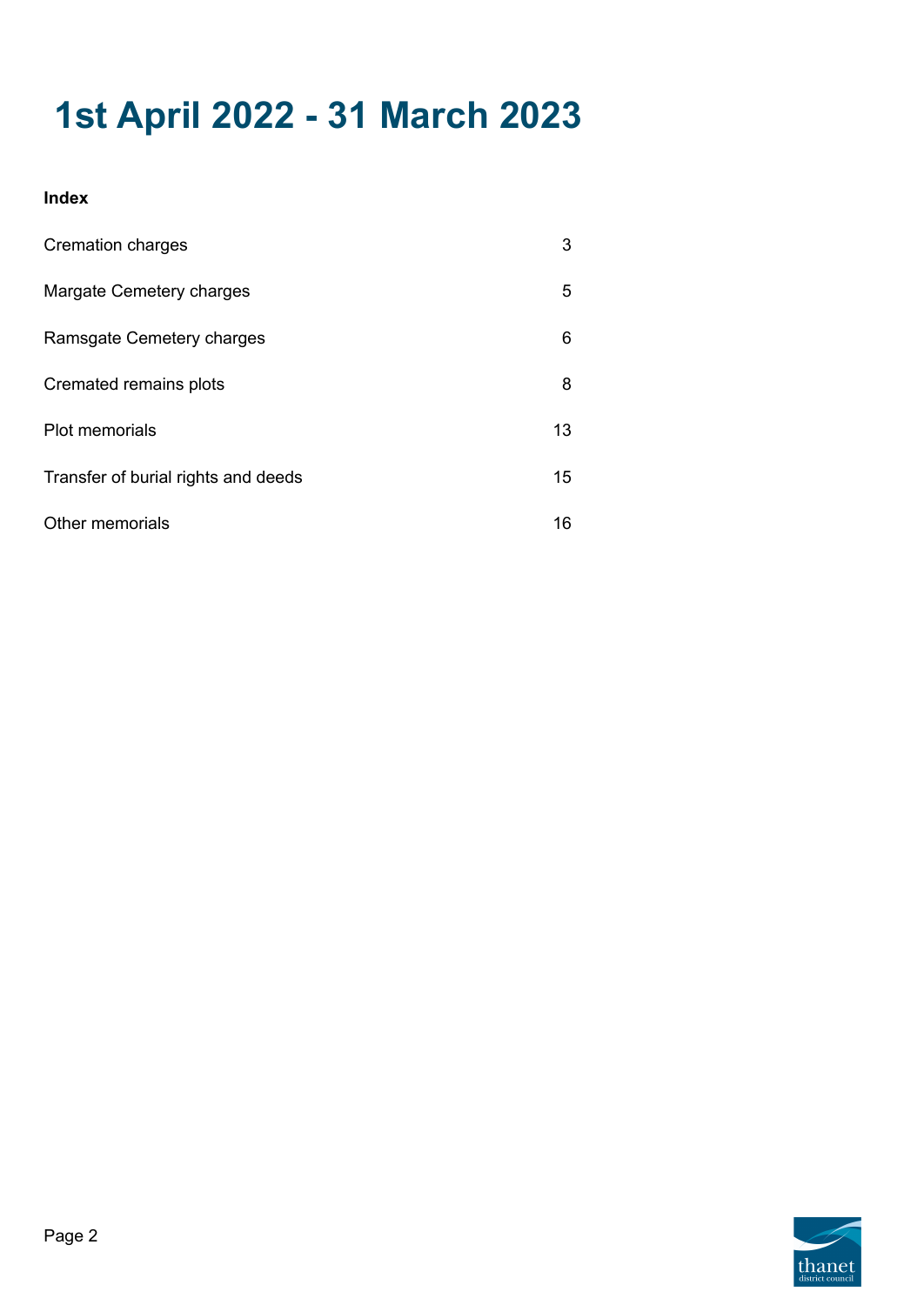#### **Price Information- Cremation Fees - 18 years and over**

|                              | <b>Direct Cremation</b> | <b>Short Service</b>    | <b>Full Service</b> |
|------------------------------|-------------------------|-------------------------|---------------------|
| Cost                         | £435.00                 | £684.00                 | £911.00             |
| Available                    | Mon / Tues 8.30 am      | 9.00 am / 9.30 am daily | 10.00 am onwards    |
| Time allowed in chapel       | No mourners             | Maximum 20 minutes      | Maximum 35 minutes  |
| Time allowed to leave chapel | n/a                     | Maximum 5 minutes       | Maximum 5 minutes   |
| Wesley music                 | n/a                     | included                | included            |
| Use of organ                 | n/a                     | included                | included            |
| Organist fee                 | n/a                     | Not included            | Not included        |
| Environmental fee            | included                | included                | included            |
| Medical referee fee          | included                | Included                | included            |

#### **Breakdown of fees**

| <b>Direct Cremation Fee</b>          | £300.10 |
|--------------------------------------|---------|
| Short Service Cremation Fee £ 543.00 |         |
| Full Service Cremation Fee £770.00   |         |
| <b>Environmental Fee</b>             | £108.40 |
| <b>Medical Referee Fee</b>           | £ 26.50 |
| <b>Wesley Music Fee</b>              | £ 6.10  |

#### **Additional options to be added to the relevant cremation fee, if required**

| <b>Additional Chapel Hire fees</b><br>(max 1 hour Chapel time) | £133.00                                                                      |
|----------------------------------------------------------------|------------------------------------------------------------------------------|
| Weekend Cremation Service<br>add to a full cremation service   | £480.00                                                                      |
| Total                                                          | £1391.00                                                                     |
| Service overrun                                                | £200.00                                                                      |
|                                                                | (more than 25 minutes for a short service and 40 minutes for a full service) |

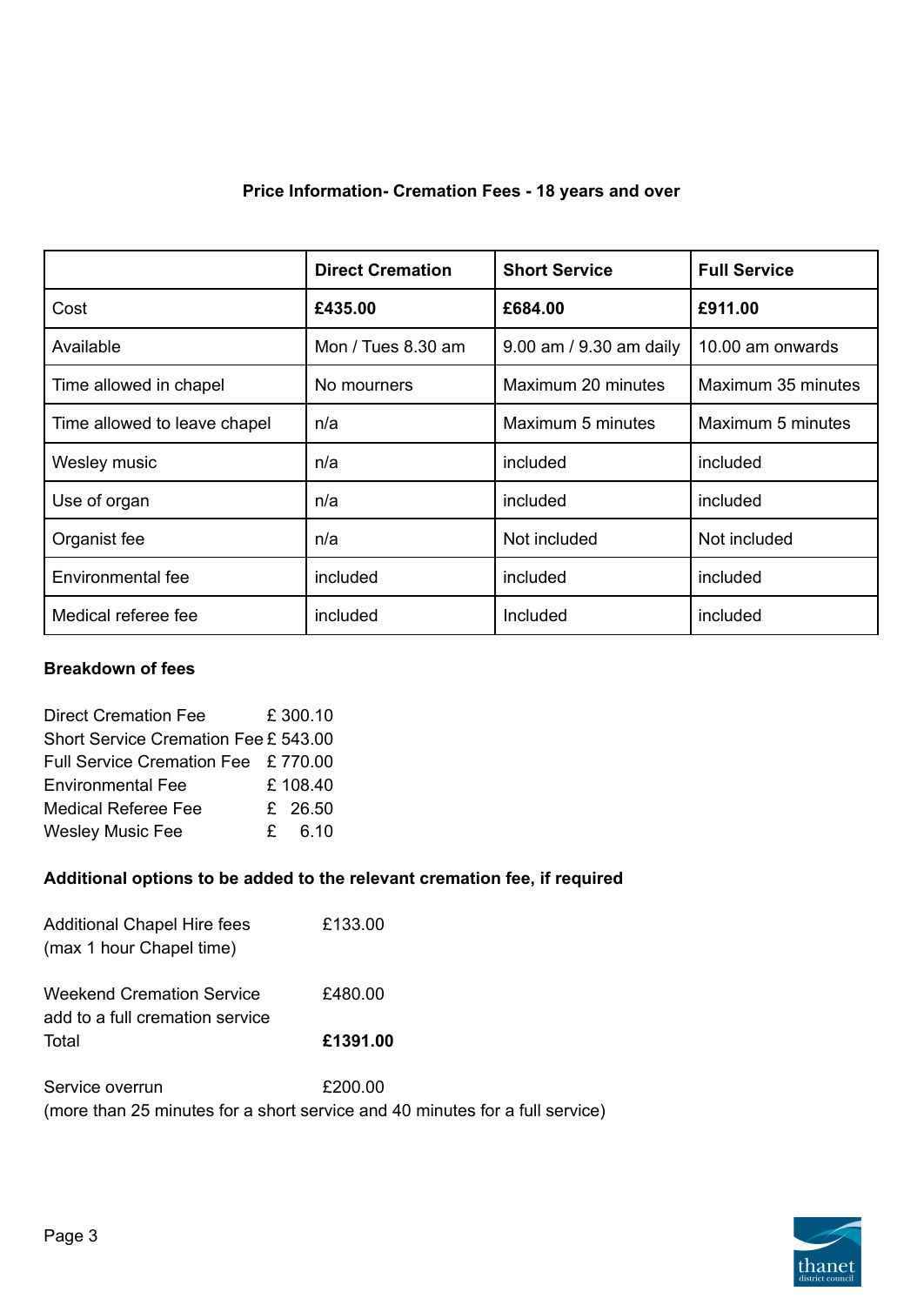### **Additional options for Wesley Media (including vat unless stated)**

| Webcasts and recordings                          |         |
|--------------------------------------------------|---------|
| Webcasting of the Service                        | £ 60.00 |
| (includes 7 days on demand)                      |         |
| Downloadable video file                          | £ 30.00 |
| Downloadable video file including visual tribute | £45.00  |
| DVD recording                                    | £ 60.00 |
| DVD recording tribute only                       | £ 25.00 |
| DVD recording including tribute                  | £ 65.00 |
|                                                  |         |

| <b>Visual tributes</b>                    |         |
|-------------------------------------------|---------|
| Family video file                         | £18.00  |
| Slideshow max 25 images, no music         | £38.00  |
| For every additional 25 images, no music  | £ 21.00 |
| Slideshow max 25 images, with music       | £75.00  |
| For every additional 25 images with music | £ 21.00 |
| Single still image                        | £18.00  |
| Urgent tribute fee plus normal fee        | £90.00  |

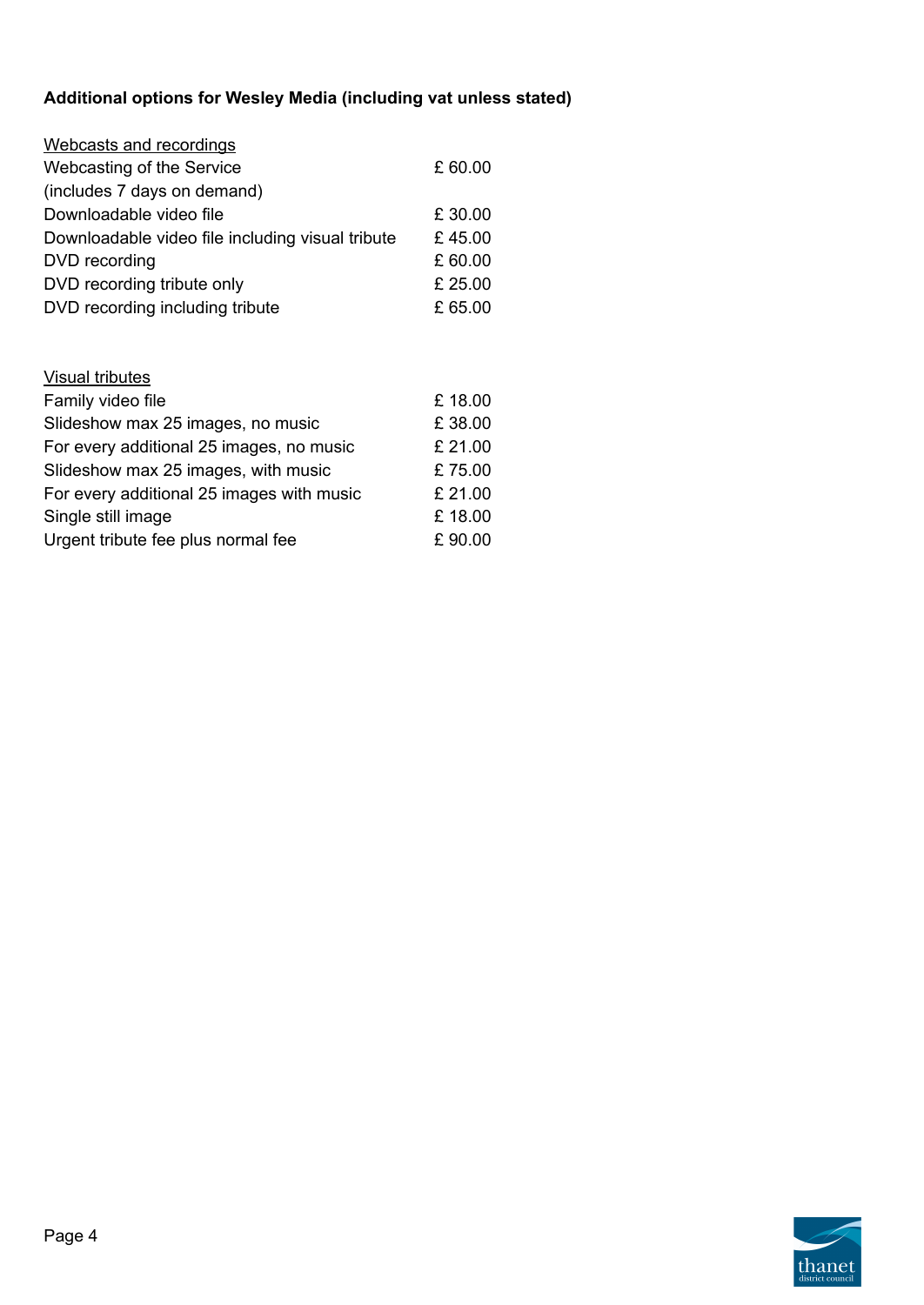#### **Price Information- Burial Fees - 18 years and over**

#### **Margate Cemetery**

| New plots                                   | 50 Year Exclusive Right of<br>Burial |              | 75 year Exclusive Right of<br><b>Burial</b> |              |
|---------------------------------------------|--------------------------------------|--------------|---------------------------------------------|--------------|
|                                             | Resident                             | Non resident | Resident                                    | Non resident |
| Purchase                                    | £870                                 | £1740        | £1130                                       | £2260        |
| Interment                                   | £1486                                | £1486        | £1486                                       | £1486        |
| Environmental charge                        | £120                                 | £120         | £120                                        | £120         |
| Temporary number stone                      | £25                                  | £25          | £25                                         | £25          |
| Total (excluding chapel hire)               | £2501                                | £3371        | £2761                                       | £3891        |
| Optional chapel hire (25 minutes in chapel) | £95                                  | £95          | £95                                         | £95          |
| Total (including chapel hire)               | £2596                                | £3466        | £2856                                       | £3986        |

| Re-open plots                               | Single depth | Double<br>depth | Triple depth | Quad depth<br>(purchased prior<br>to April 2010) |
|---------------------------------------------|--------------|-----------------|--------------|--------------------------------------------------|
| Interment                                   | £906         | £1129           | £1363        | £1486                                            |
| Environmental charge                        | £120         | £120            | £120         | £120                                             |
| Temporary number stone                      | n/a          | n/a             | n/a          | £25                                              |
| Total (excluding chapel hire)               | £1026        | £1249           | £1483        | £1631                                            |
| Optional chapel hire (25 minutes in chapel) | £95          | £95             | £95          | £95                                              |
| Total (including chapel hire)               | £1121        | £1344           | £1578        | £1726                                            |

#### **Additional Fees**

Cremated Remains interment fee £185.00

Weekend and Bank Holiday £570 plus the relevant fee above

Less than three days notice £373 plus the relevant fee above

Late funerals - £77 per 15 minutes

Less than three days notice or changes of coffin size £100

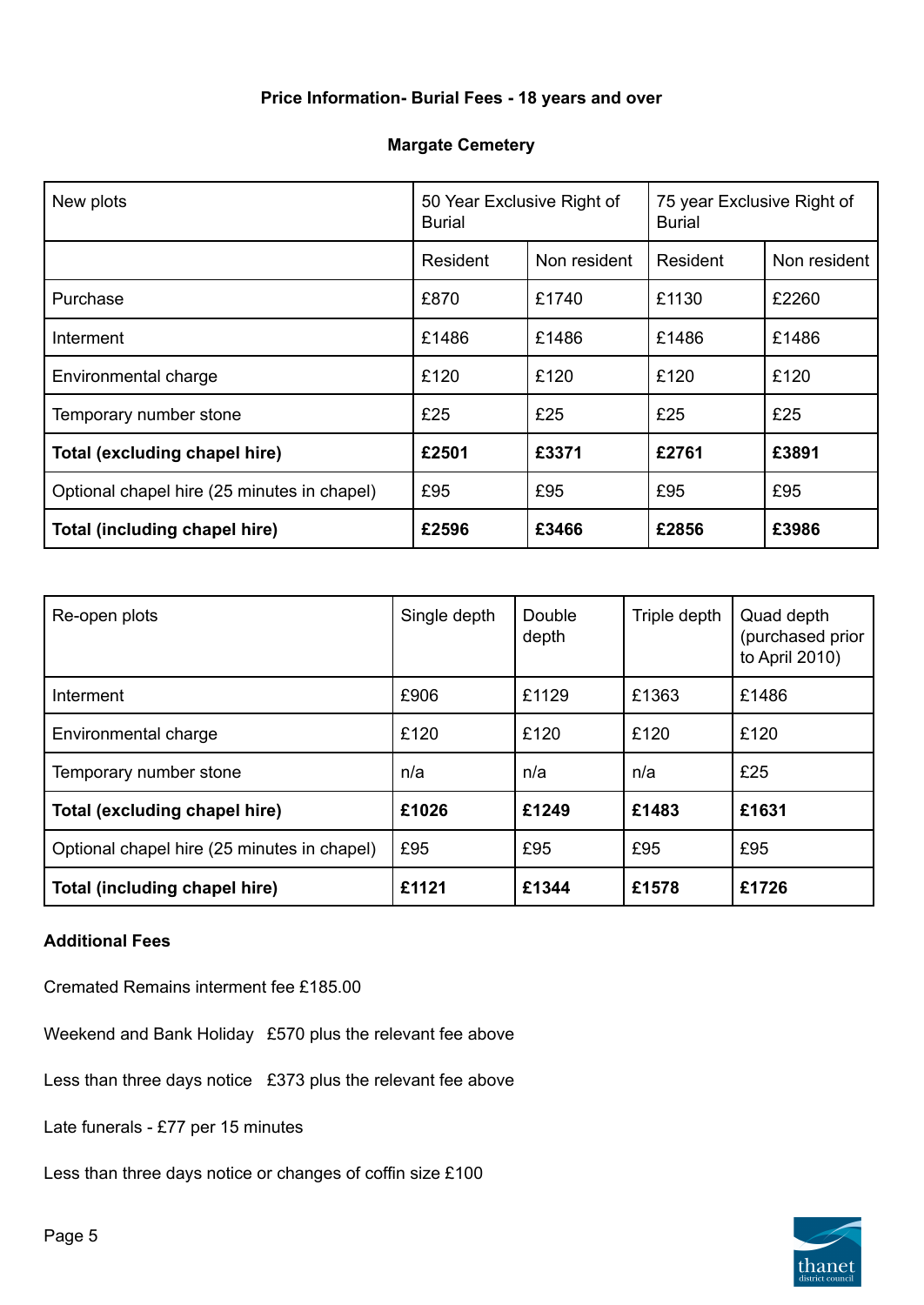### **Price Information- Burial Fees - 18 years and over**

#### **Ramsgate Cemetery**

| New plots                                   | 50 Year Exclusive Right of<br><b>Burial</b> |              | 75 year Exclusive Right of<br><b>Burial</b> |              |
|---------------------------------------------|---------------------------------------------|--------------|---------------------------------------------|--------------|
|                                             | Resident                                    | Non resident | Resident                                    | Non resident |
| Purchase                                    | £760                                        | £1520        | £1010                                       | £2020        |
| Interment                                   | £1385                                       | £1385        | £1385                                       | £1385        |
| Environmental charge                        | £114.50                                     | £114.50      | £114.50                                     | £114.50      |
| Temporary number stone                      | £25                                         | £25          | £25                                         | £25          |
| Total (excluding chapel hire)               | £2284.50                                    | £3044.5      | £2534.50                                    | £3544.50     |
| Optional chapel hire (25 minutes in chapel) | £85                                         | £85          | £85                                         | £85          |
| Total (including chapel hire)               | £2369.50                                    | £3129.50     | £2619.50                                    | £3629.50     |

| Re-open plots                               | Single depth | Double depth | Triple depth |
|---------------------------------------------|--------------|--------------|--------------|
| Interment                                   | £830         | £1040        | £1260        |
| Environmental charge                        | £114.50      | £114.50      | £114.50      |
| Temporary number stone                      | n/a          | n/a          | n/a          |
| Total (excluding chapel hire)               | £944.50      | £1154.50     | £1374.50     |
| Optional chapel hire (25 minutes in chapel) | £85          | £85          | £85          |
| Total (including chapel hire)               | £1029.50     | £1239.50     | £1459.50     |

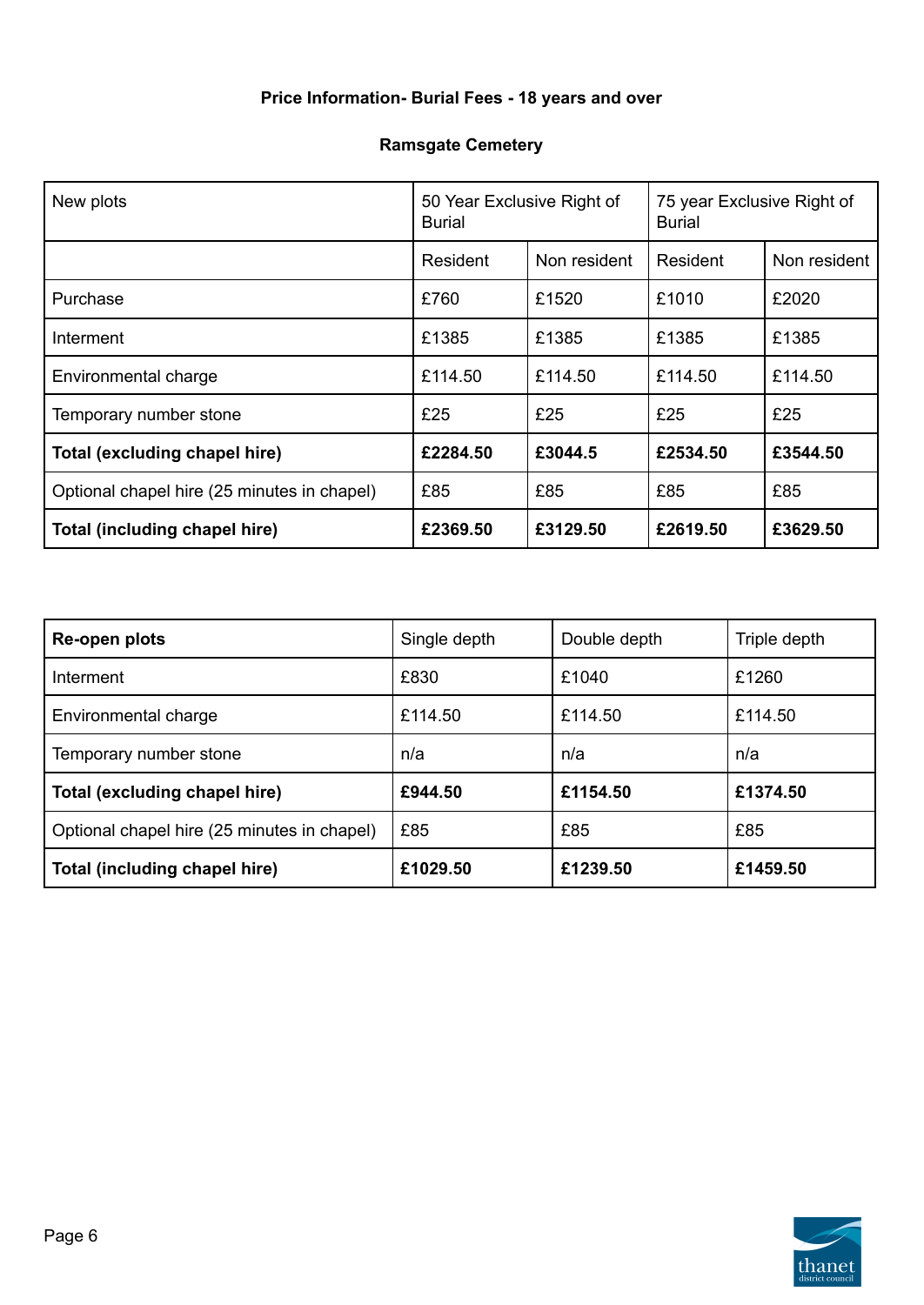| Re-use of plot (Single depth)               | 50 Year Exclusive Right of<br><b>Burial</b> |              | 75 year Exclusive Right of<br><b>Burial</b> |              |
|---------------------------------------------|---------------------------------------------|--------------|---------------------------------------------|--------------|
|                                             | Resident                                    | Non resident | Resident                                    | Non resident |
| Purchase                                    | £760                                        | £1520        | £1010                                       | £2020        |
| Interment single depth                      | £830                                        | £830         | £830                                        | £830         |
| Environmental charge                        | £114.50                                     | £114.50      | £114.50                                     | £114.50      |
| Temporary number stone                      | £25                                         | £25          | £25                                         | £25          |
| Total (excluding chapel hire)               | £1729.50                                    | £2489.50     | £1979.50                                    | £2989.50     |
| Optional chapel hire (25 minutes in chapel) | £85                                         | £85          | £85                                         | £85          |
| Total (including chapel hire)               | £1814.50                                    | £2574.50     | £2064.50                                    | £3074.50     |

| Re-use of plot (double depth)               | 50 Year Exclusive Right of<br><b>Burial</b> |              | 75 year Exclusive Right of<br><b>Burial</b> |              |
|---------------------------------------------|---------------------------------------------|--------------|---------------------------------------------|--------------|
|                                             | <b>Resident</b>                             | Non resident | Resident                                    | Non resident |
| Purchase                                    | £760                                        | £1520        | £1010                                       | £2020        |
| Interment double depth                      | £1040                                       | £1040        | £1040                                       | £1040        |
| Environmental charge                        | £114.50                                     | £114.50      | £114.50                                     | £114.50      |
| Temporary number stone                      | £25                                         | £25          | £25                                         | £25          |
| Total (excluding chapel hire)               | £1939.50                                    | £2699.50     | £2189.50                                    | £3199.50     |
| Optional chapel hire (25 minutes in chapel) | £85                                         | £85          | £85                                         | £85          |
| Total (including chapel hire)               | £2024.50                                    | £2784.50     | £2274.50                                    | £3284.50     |

#### **Additional Fees**

Cremated Remains interment fee £185.00

Weekend and Bank Holiday £535 plus the relevant fee above

Less than three days notice £368 plus the relevant fee above

Late funerals - £77 per 15 minutes

Less than three days notice or changes of coffin size £ 100

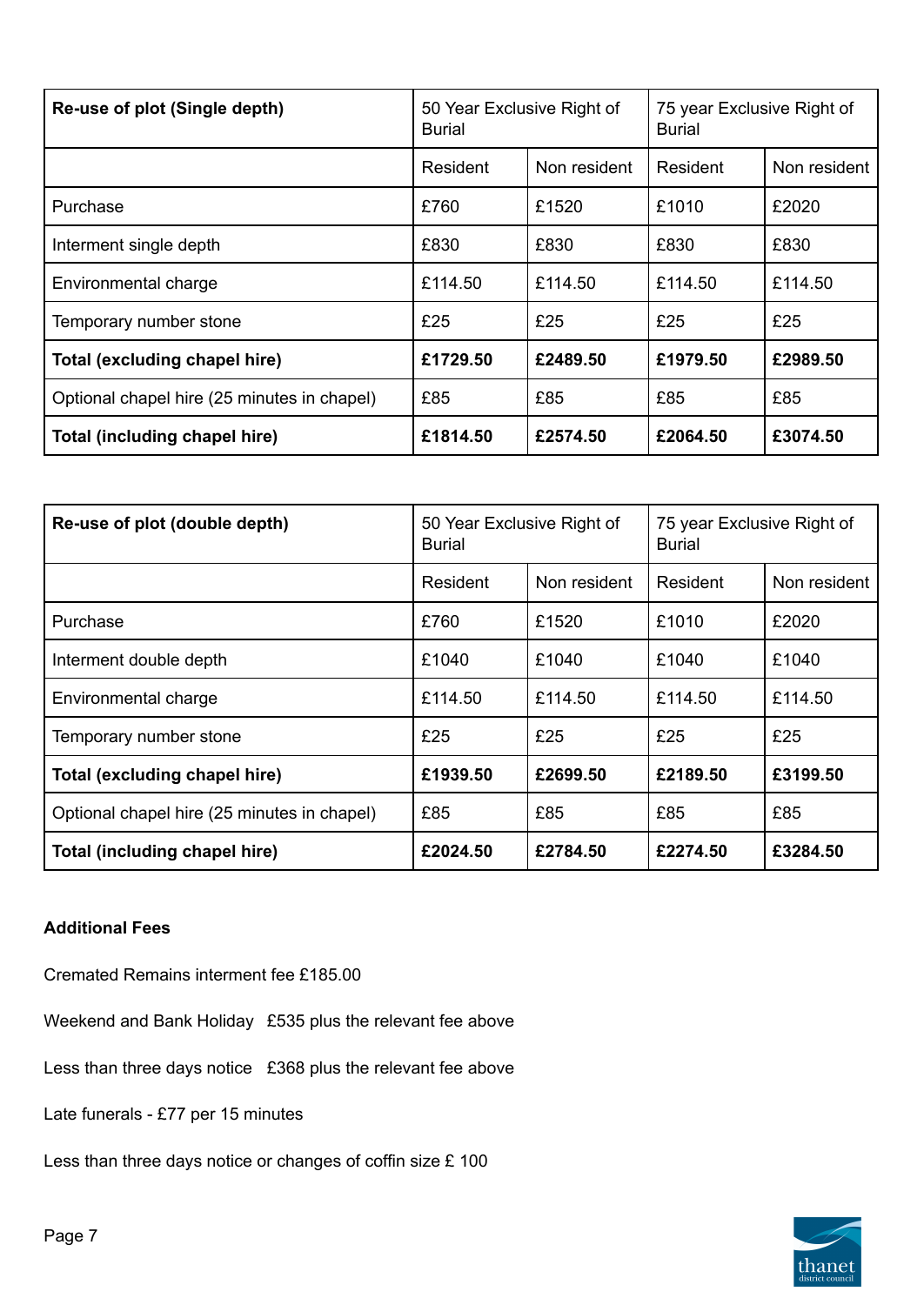#### **Price Information - Cremated Remains plots with burial rights**

#### **Garden of Rest - Thanet Crematorium**

| New plots                                                                                        | 50 Year Exclusive Right of Burial<br>(plots for maximum of four interments) |                                                             | 75 year Exclusive Right of Burial<br>(plots for maximum of four interments) |                                                             |
|--------------------------------------------------------------------------------------------------|-----------------------------------------------------------------------------|-------------------------------------------------------------|-----------------------------------------------------------------------------|-------------------------------------------------------------|
|                                                                                                  | Cremation<br>service took<br>place at Thanet                                | <b>Cremation service</b><br>did not take place<br>at Thanet | <b>Cremation service</b><br>took place at<br>Thanet                         | <b>Cremation service</b><br>did not take place<br>at Thanet |
| Purchase                                                                                         | £425                                                                        | £425                                                        | £610                                                                        | £610                                                        |
| Interment per<br>urn/casket                                                                      | £175                                                                        | £192                                                        | £175                                                                        | £192                                                        |
| Temporary number<br>stone                                                                        | £25                                                                         | £25                                                         | £25                                                                         | £25                                                         |
| Total *                                                                                          | £625                                                                        | £642                                                        | £810                                                                        | £827                                                        |
| Mandatory for all<br>witnessed<br>interments, unless<br>attended by a<br><b>Funeral Director</b> | £20                                                                         | £20                                                         | £20                                                                         | £20                                                         |
| <b>Total</b>                                                                                     | £645                                                                        | £662                                                        | £830                                                                        | £847                                                        |

\* For weekend interments, add £102 to the above fee

#### **Woodlands plot - Thanet Crematorium**

| New plots                                                                           | 25 Year Exclusive Right of Burial (plots for maximum of two interments) |                                                   |  |
|-------------------------------------------------------------------------------------|-------------------------------------------------------------------------|---------------------------------------------------|--|
|                                                                                     | Cremation service took<br>place at Thanet                               | Cremation service did not take place at<br>Thanet |  |
| Purchase                                                                            | £215                                                                    | £215                                              |  |
| Interment per urn/casket                                                            | £115                                                                    | £124                                              |  |
| Temporary number stone                                                              | £25                                                                     | £25                                               |  |
| <b>Total</b>                                                                        | £355                                                                    | £364                                              |  |
| Mandatory for all witnessed<br>interments, unless attended by<br>a Funeral Director | £20                                                                     | £20                                               |  |
| <b>Total</b>                                                                        | £375                                                                    | £384                                              |  |

5 year extension of Exclusive Right of Burial, after 5 years have expired £45

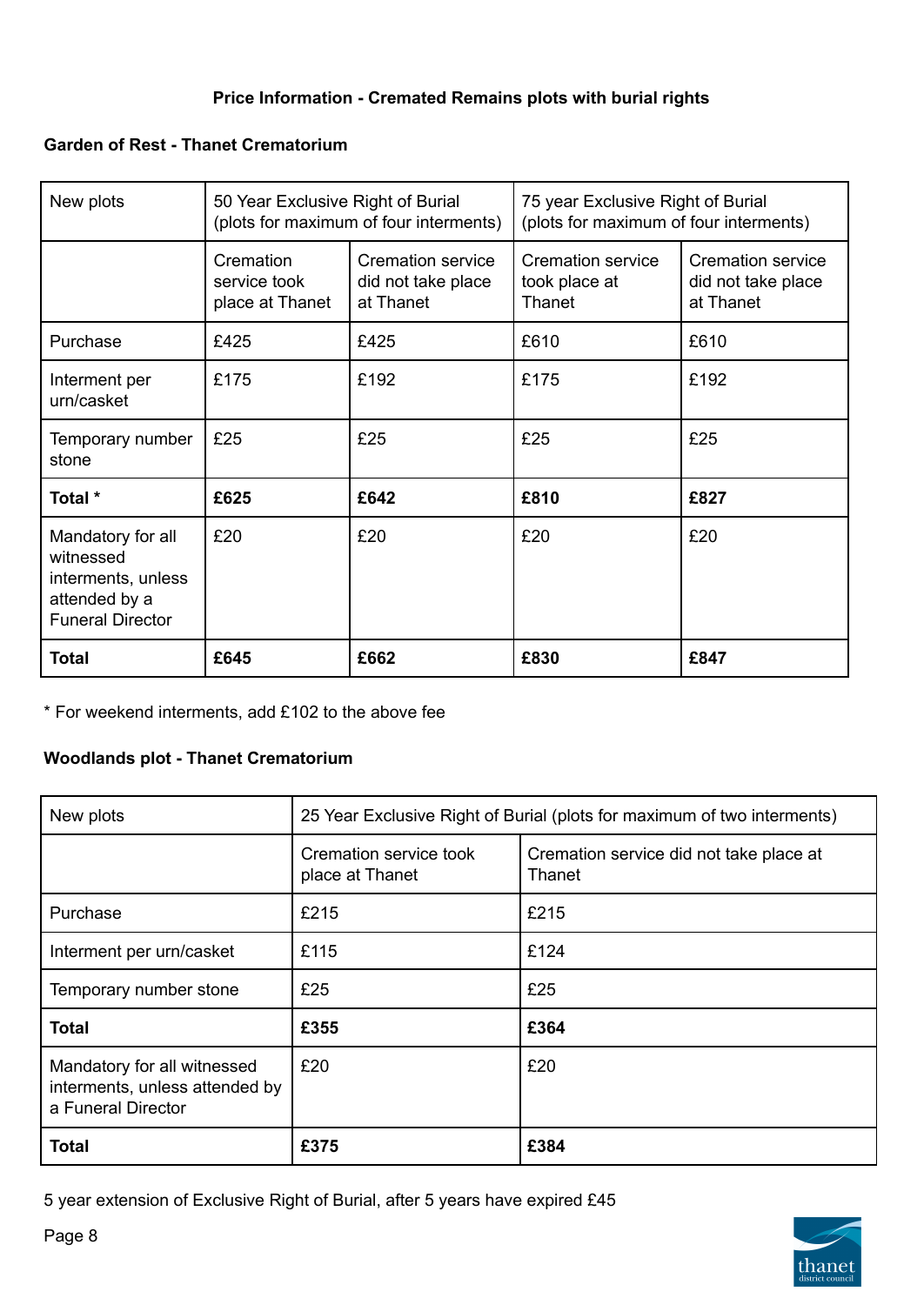#### **Orb Memorials - 25 year lease**

|                                       | Single orb   | Double orb | <b>Quad orb</b> |
|---------------------------------------|--------------|------------|-----------------|
|                                       | £550         | £650       | £775            |
| Memorial plaque upto 60<br>characters | $\vert$ £225 | £225       | £225            |
| <b>Total</b>                          | £775*        | £875*      | £1000*          |

Additional extras to be added to the above fee if required

| Additional characters on plaque | £2.25                                                                          |
|---------------------------------|--------------------------------------------------------------------------------|
| Motif                           | £55                                                                            |
| Black and white photo (5 x 7cm) | £65                                                                            |
| Coloured photo (5 x 7cm)        | £90                                                                            |
| add £20 to the above fees       | *Mandatory for all witnessed interments, unless attended by a Funeral Director |

\* For weekend interments add £102 to the above fees

#### **Kerb Memorials - 20 year lease**

| Kerb block including vase, first interment and inscription | £150 |
|------------------------------------------------------------|------|
| Cremated remains are loosely interred                      |      |
| Additional extras to be added to the above fee if required |      |

| Engraved motif                                                                            | £45 |
|-------------------------------------------------------------------------------------------|-----|
| Photo plaque                                                                              | £80 |
| *Mandatory for all witnessed interments, unless attended by a Funeral Director<br>add £20 |     |
| * For weekend interments add £102 to the above fee                                        |     |

| Second interment | £115 |
|------------------|------|
|------------------|------|

#### **Private Gardens - 50 year lease £1280 \***

For up to four sets of cremated remains and private planting of shrubs

Option to erect memorial of choice at the relevant fee

First interment fee included in purchase price

\*Mandatory for all witnessed interments, unless attended by a Funeral Director add £20

\* For weekend interments add £102 to the above fee

Additional interment **E175** 

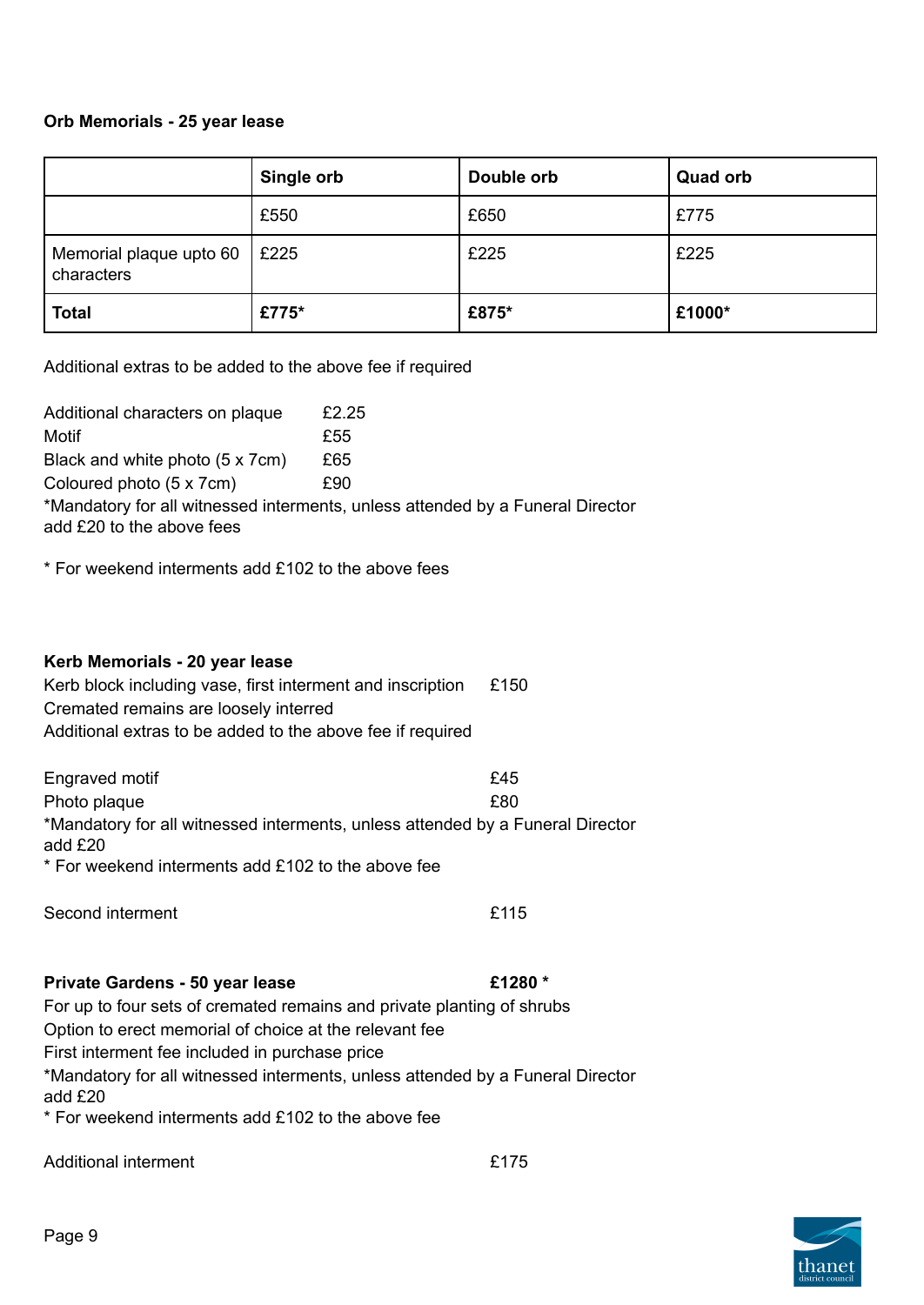#### **Garden of Rest - Ramsgate Cemetery**

| New plots                                                                                        | 50 Year Exclusive Right of Burial<br>(plots for maximum of four interments) |                                                      | 75 year Exclusive Right of Burial<br>(plots for maximum of four interments) |                                                             |
|--------------------------------------------------------------------------------------------------|-----------------------------------------------------------------------------|------------------------------------------------------|-----------------------------------------------------------------------------|-------------------------------------------------------------|
|                                                                                                  | Cremation<br>service took<br>place at Thanet                                | Cremation service<br>did not take place<br>at Thanet | Cremation service<br>took place at<br>Thanet                                | <b>Cremation service</b><br>did not take place<br>at Thanet |
| Purchase                                                                                         | £360                                                                        | £360                                                 | £485                                                                        | £485                                                        |
| Interment per<br>urn/casket                                                                      | £155                                                                        | £165                                                 | £155                                                                        | £165                                                        |
| Temporary number<br>stone                                                                        | £25                                                                         | £25                                                  | £25                                                                         | £25                                                         |
| Total *                                                                                          | £540                                                                        | £550                                                 | £665                                                                        | £675                                                        |
| Mandatory for all<br>witnessed<br>interments, unless<br>attended by a<br><b>Funeral Director</b> | £20                                                                         | £20                                                  | £20                                                                         | £20                                                         |
| Total                                                                                            | £560                                                                        | £570                                                 | £685                                                                        | £695                                                        |

#### **Woodlands plot - Ramsgate Cemetery**

| New plots                                                                                      | 25 Year Exclusive Right of Burial (plots for maximum two interments) |                                                   |  |
|------------------------------------------------------------------------------------------------|----------------------------------------------------------------------|---------------------------------------------------|--|
|                                                                                                | Cremation service took place at<br>Thanet                            | Cremation service did not take place at<br>Thanet |  |
| Purchase                                                                                       | £165                                                                 | £165                                              |  |
| Interment per<br>urn/casket                                                                    | £108.50                                                              | £117                                              |  |
| Temporary number<br>stone                                                                      | £20                                                                  | £20                                               |  |
| Total *                                                                                        | £293.50                                                              | £302                                              |  |
| *Mandatory for all<br>witnessed interments,<br>unless attended by a<br><b>Funeral Director</b> | £20                                                                  | £20                                               |  |
| <b>Total</b>                                                                                   | £313.50                                                              | £322                                              |  |

\* For weekend interments add £102 to the above fee

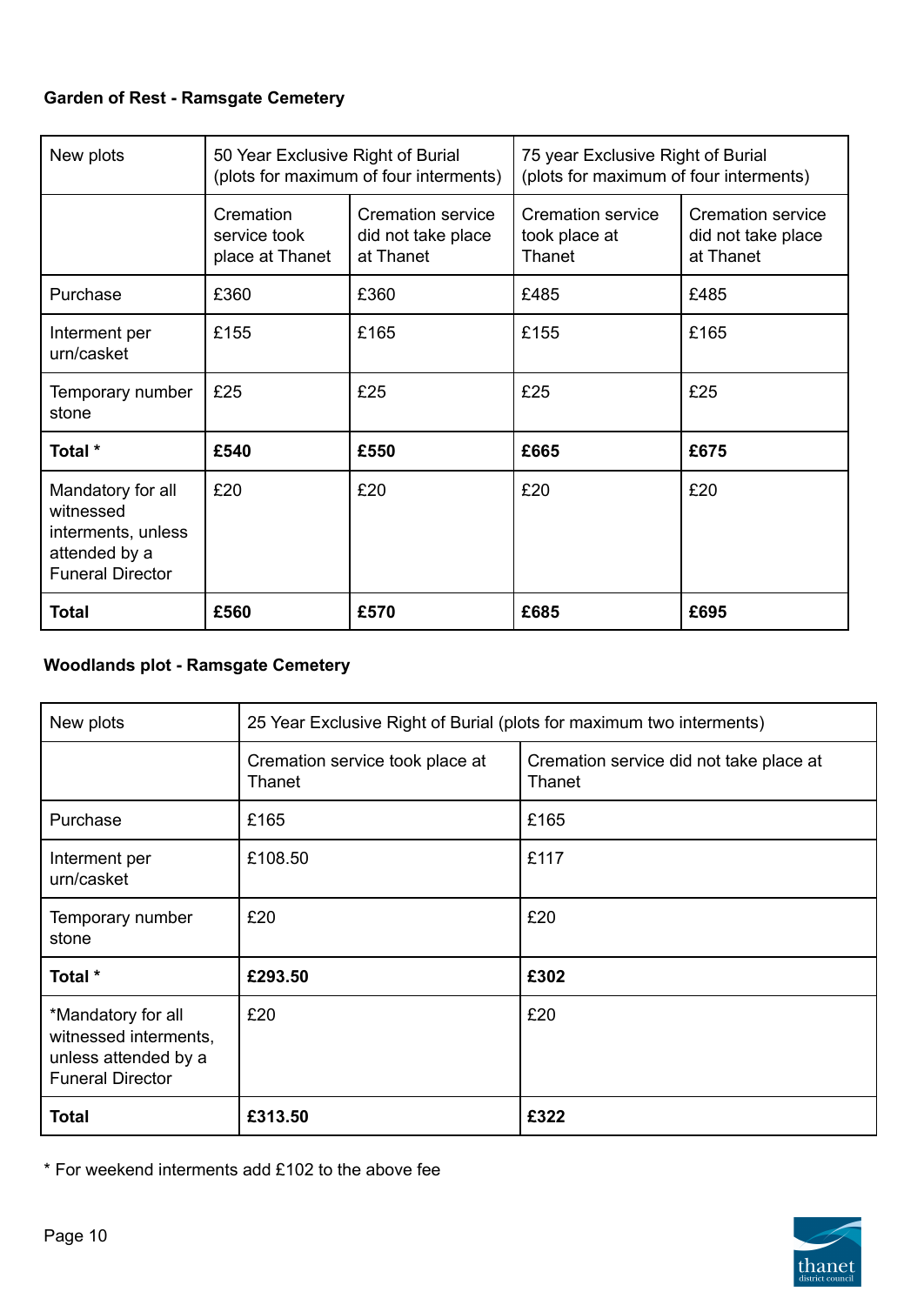#### **Cremated Remains options without burial rights**

#### **Auger Lawn plots**

| Interment plot for up to two sets of cremated remains, loosely interred       |                 |
|-------------------------------------------------------------------------------|-----------------|
| Interment fee for services which took place at Thanet                         | £115*           |
| Mandatory for all witnessed interments, unless attended by a Funeral Director |                 |
| Add to the above fee                                                          | £20             |
| Interment fee for service which did not take place at Thanet                  | £120*           |
| <b>Scatter Lawns</b>                                                          |                 |
| Cremated remains loosely scattered on the lawn                                |                 |
| Cremation service taking place at Thanet                                      | Free of charge* |
| Cremation service which did not take place at Thanet                          | £120*           |

\* Please note, if the interment takes place at the weekend, an additional £102 is to be added to the fee.

#### **Living Memorials**

#### **Rose bushes**

#### Rose bush **£365\***

Interment plot for up to two sets of cremated remains, loosely interred Includes ten year lease, interment and a granite style memorial plaque with inscription of choice, maximum of two interments. There will be the option to renew the lease ten years after the lease start date.

| Interment fee for services which took place at Thanet                                                            | £115* |
|------------------------------------------------------------------------------------------------------------------|-------|
| Mandatory for all witnessed interments, unless attended by a Funeral Director                                    |       |
| Add to the above fee                                                                                             | £20   |
|                                                                                                                  |       |
| Interment fee for service which did not take place at Thanet                                                     | £120* |
| Standard Rose £420*                                                                                              |       |
| that a more want on that form computer and contract a more to be a computer that the second computer was allowed |       |

Interment plot for up to two sets of cremated remains, loosely interred Includes ten year lease, interment and a granite style memorial plaque with an inscription of your choice, maximum of two interments. There will be the option to renew the lease ten years after the lease start date.

| Interment fee for services which took place at Thanet                         | £115* |
|-------------------------------------------------------------------------------|-------|
| Mandatory for all witnessed interments, unless attended by a Funeral Director |       |
| Add to the above fee                                                          | £20   |
|                                                                               |       |

Interment fee for service which did not take place at Thanet **£120\***

\* Please note, if the interment takes place at the weekend, an additional £102 is to be added to the fee.

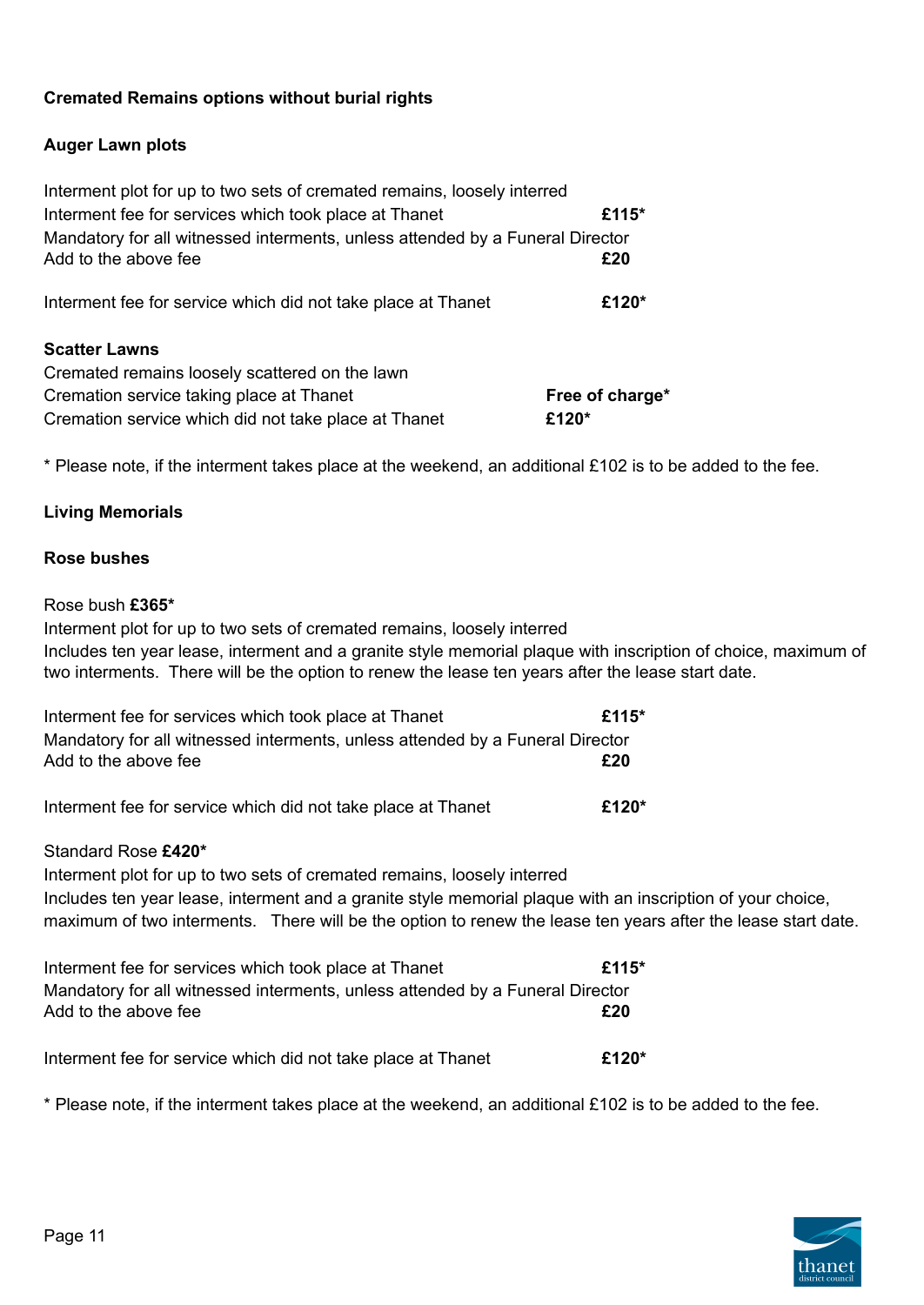#### **Mature Trees**

#### Mature tree **£365\***

Option to choose an existing tree in either Margate Cemetery or Ramsgate Cemetery. Includes a ten year lease, interment and a granite style memorial with an inscription of your choice, maximum of two interments. There will be the option to renew the lease ten years after the lease start date.

| Interment fee for services which took place at Thanet                                                 | £115* |
|-------------------------------------------------------------------------------------------------------|-------|
| Mandatory for all witnessed interments, unless attended by a Funeral Director<br>Add to the above fee | £20   |
| Interment fee for service which did not take place at Thanet                                          | £120* |

\* Please note, if the interment takes place at the weekend, an additional £102 is to be added to the fee.

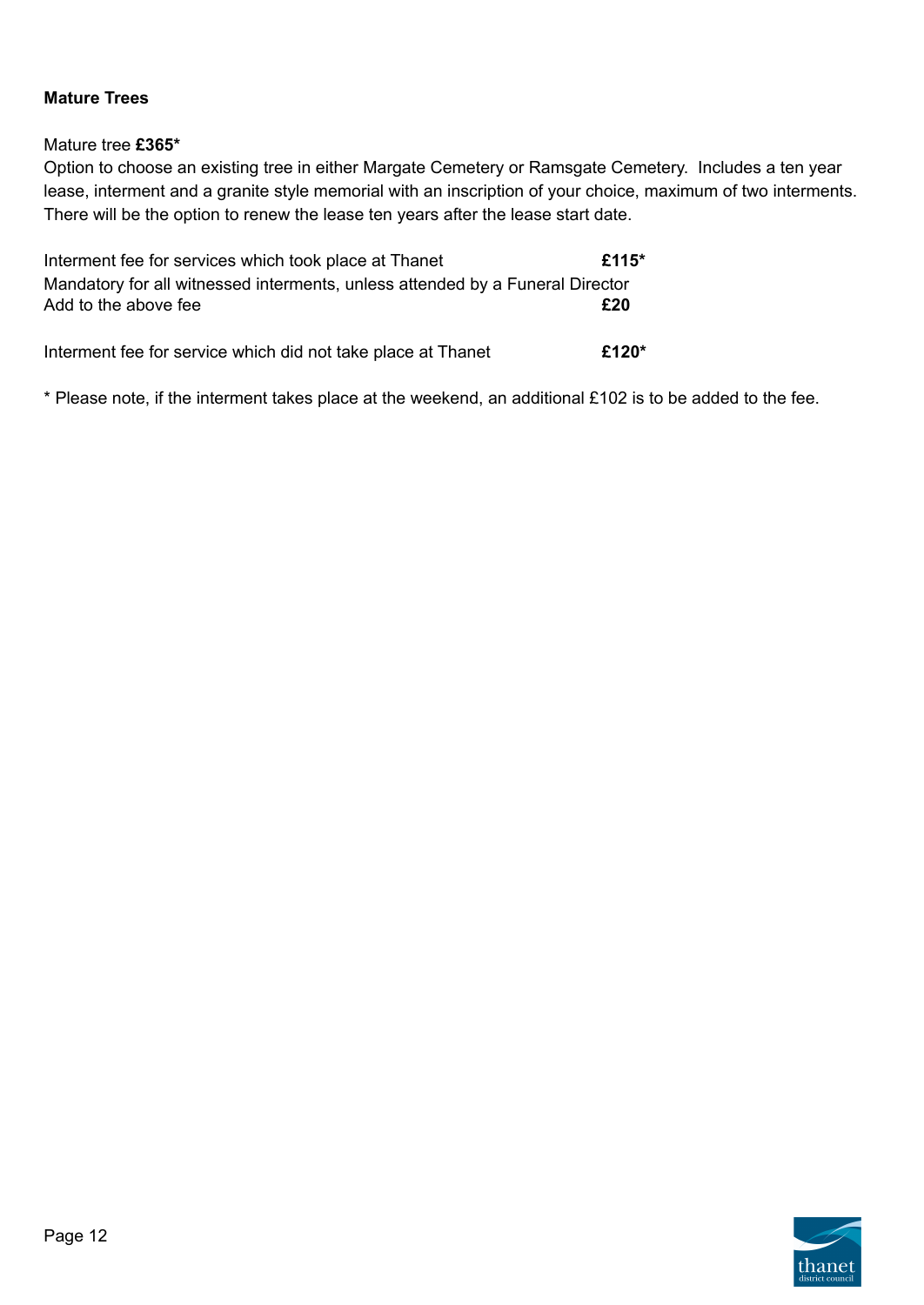#### **Price information**

#### **Plots with Exclusive Right of Burial Memorials**

The right to erect a memorial on a grave space or alterations to an existing memorial is only permitted to be carried out at the request of the owners of the Exclusive Right of Burial - all registered names are required to sign the permit application. A grave space must have an active owner.

The fees applicable are permit fees only - these do not include stonemasons' fees, memorial or inscription.

All memorial permits must be submitted via a stonemason and be installed by a BRAMM / NAMM qualified stonemason of your choice.

#### **Margate and Ramsgate Cemeteries**

| Memorial upto 4FT high                                                      | £194.00            |
|-----------------------------------------------------------------------------|--------------------|
| Memorial upto 5FT high                                                      | £230.00            |
| Memorial upto 6FT high                                                      | £305.00            |
| Single Kerb surround / Full Grave Slab (Adult)                              | £303.00            |
| Double Kerb surround (Adult)                                                | £448.50            |
| Child's Memorial upto 3FT 6"                                                | £124.00            |
| Child's Kerb Surround                                                       | £124.00            |
| <b>Additional Inscription</b>                                               | £ 81.00            |
| Memorial upto 12 Inches in height                                           | £ 81.00            |
| <b>Landing Memorial</b>                                                     | £ 87.00            |
| Memorial Inspection fee                                                     | £ 32.50            |
| Replacement of existing memorial                                            | £120.00            |
| <b>Margate Garden of Rest</b>                                               |                    |
| Memorial upto 3FT high                                                      | £155.00            |
| Memorial spanning 2 Plots upto 3FT high                                     | £195.00            |
| <b>Additional Inscription</b>                                               | £ 81.00            |
| Memorial upto 12 Inches in height                                           | £ 81.00            |
| Memorial Vase with or without inscription                                   | £ 81.00            |
| Memorial Inspection fee                                                     | £ 32.50            |
| <b>Ramsgate Garden of Rest</b>                                              |                    |
| Memorial upto 3FT high                                                      | £140.00            |
| Memorial spanning 2 Plots upto 3FT high                                     | £180.00            |
| <b>Additional Inscription</b>                                               | £ 69.00            |
| Memorial upto 12 Inches in height                                           | £ 69.00            |
| Memorial Vase with or without inscription<br><b>Memorial Inspection fee</b> | £ 69.00<br>£ 28.00 |
| <b>Margate Woodland plots</b>                                               |                    |
| Wedge memorial only                                                         | £81.00             |
| <b>Additional Inscription</b>                                               | £81.00             |
| $D = -40$                                                                   |                    |

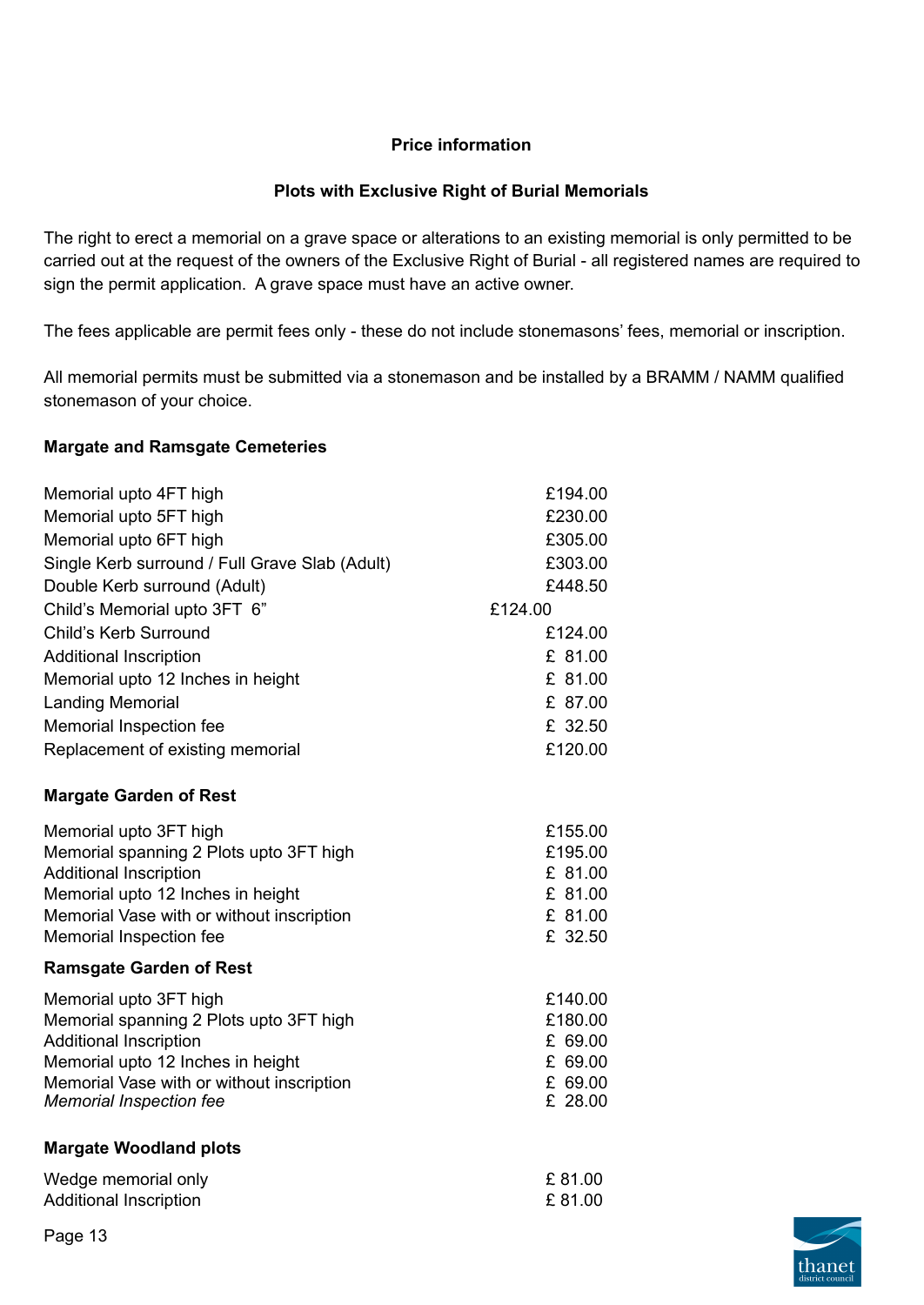#### **Ramsgate Woodland plots**

| Memorial upto 12" high | £75.00 |
|------------------------|--------|
| Additional Inscription | £75.00 |

**Replacement of existing memorial full fees apply**

**All new memorials over 12 Inches high and memorials over 12 Inches high erected after to 1st April 2015 are subject to the Memorial Inspection Fee Reinstatement fee E120 (memorials that have failed their Testing)**

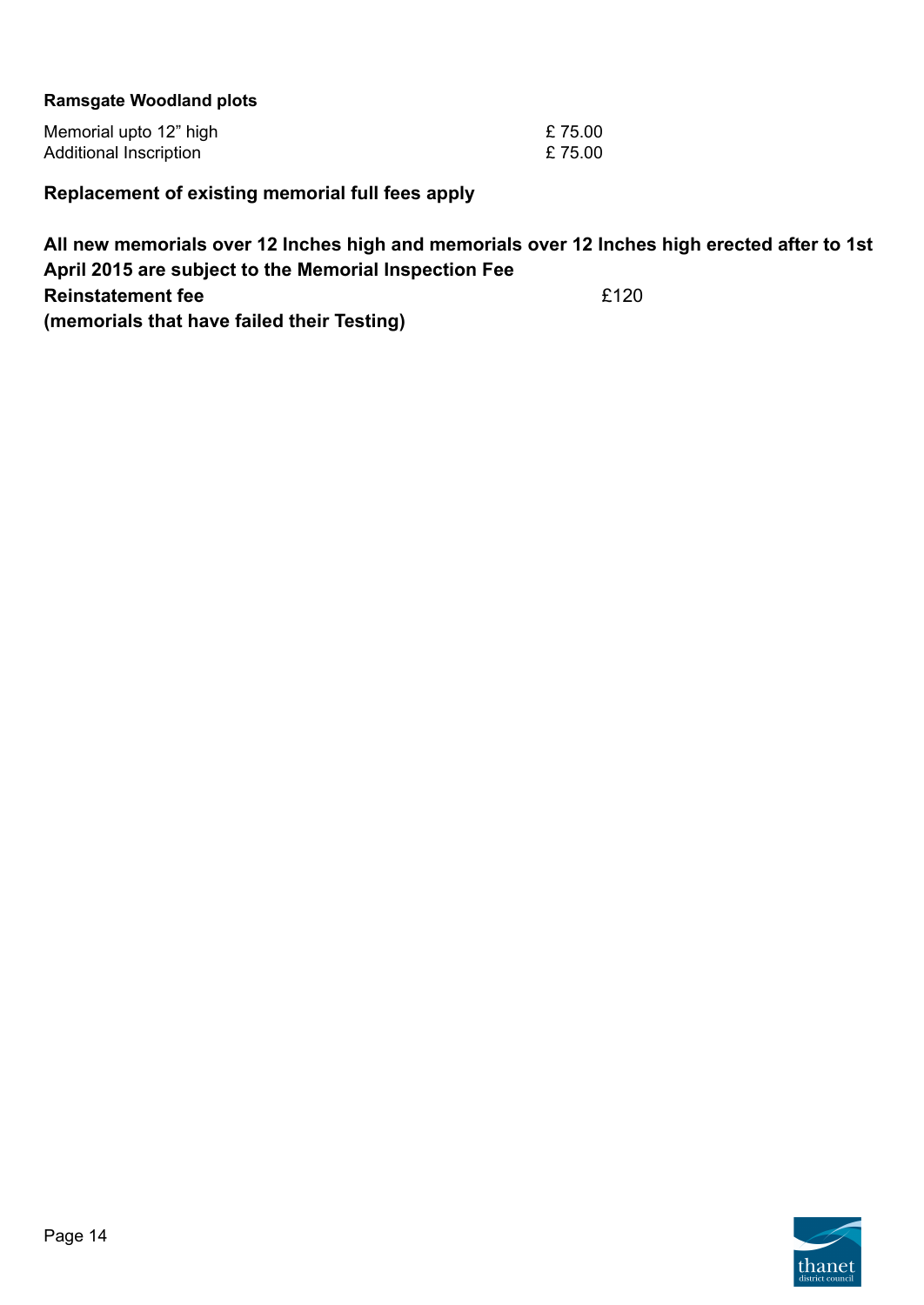#### **Price Information**

#### **Transfer of Exclusive Right of Burial All plots with burial rights**

When the owner of the exclusive right of burial dies, the ownership can be transferred in two ways

**Either** in accordance with probate or letters of administration **Or** by a statutory declaration, in the case where no probate or letters of administration are required

Transfer of Exclusive Right of Burial or Letters of Administration **£55.00** If probate or the letter of administration is not in the name of the person/persons to be the new owner(s) of the exclusive right of burial, an additional transfer will be required.

| Additional transfer following probate or Letters of Administration | £72.00 |
|--------------------------------------------------------------------|--------|
| Transfer of exclusive right of burial by statutory declaration     | £73.00 |
| Transfer of burial rights to add additional owners (max 4)         | £73.50 |
| Transfer of burial rights between living owners                    | £73.50 |
| Copy of deeds (all plots)                                          | £27.50 |

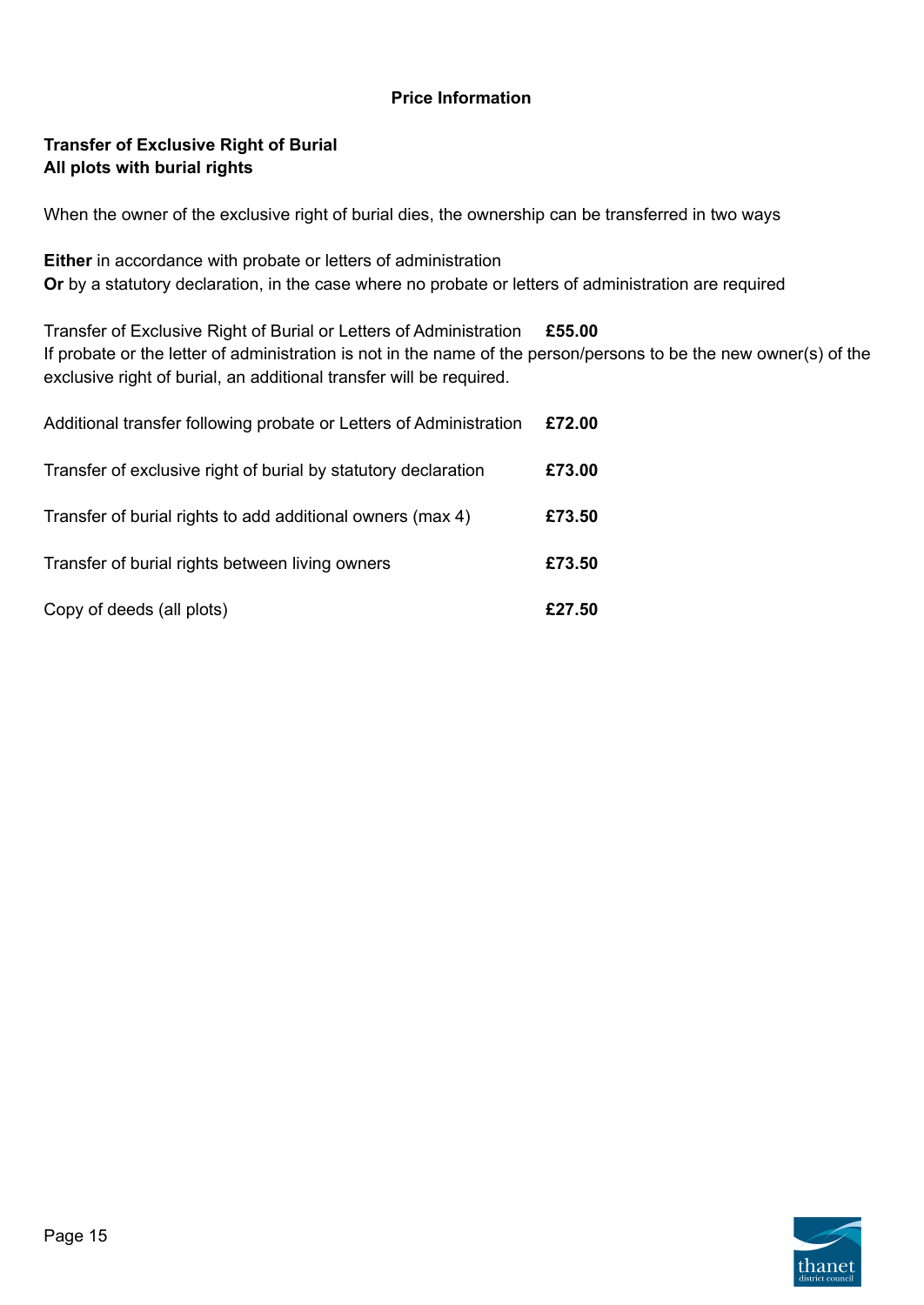#### **Price Information**

#### **Memorials for plots without burial rights and other forms of memorials**

#### **Memorial Plaques - remembrance chapel at Thanet Crematorium**

Blue leather plaque with gold inscription of your choice, maximum of 60 characters

| Purchase & 1 Year Lease | £107.25 |
|-------------------------|---------|
| Purchase & 5 Year Lease | £204.00 |
| 1 Year renewal          | £ 47.50 |
| 5 Year renewal          | £168.00 |

#### **Memorial Benches**

Memorial benches are in numerous locations throughout Margate and Ramsgate Cemeteries. There are a maximum of four plaques per bench. The plaques are made from stainless steel and an inscription of your choice, maximum of five lines and 36 characters per line.

| Purchase & 1 Year Lease | £198.00         |
|-------------------------|-----------------|
| Purchase & 5 Year Lease | £520.00         |
| 1 Year renewal          | £ 78.00         |
| 5 Year renewal          | <i>F2</i> 92 00 |

#### **Individual Memorial Benches - 10 year lease**

With stainless steel plaque and an inscription of your choice, maximum of five lines and 36 characters per line. Where space allows in the cemetery grounds  $£1250.00$ 

#### **Children's Area Plaques**

Plaques are available in 3 different coloured granite styles. They also have a choice of motif engraved on them. The lettering is toned with the granite style chosen.

| Purchase & 1 Year Lease | £ 71.50 |
|-------------------------|---------|
| Purchase & 5 Year Lease | £153.00 |
| One year renewal        | £ 35.00 |

#### **Scatter Lawn Plaques**

Scatter Lawn Plaques are black granite style plaques with gold lettering. Upto 36 characters per line and upto 4 lines per plaque.

| Purchase & 1 Year Lease<br>Purchase & 5 Year Lease | £ 82.00<br>£199.00 |
|----------------------------------------------------|--------------------|
| <b>Auger Plots</b>                                 |                    |
| Permission for an Auger Marker                     | £49.00             |

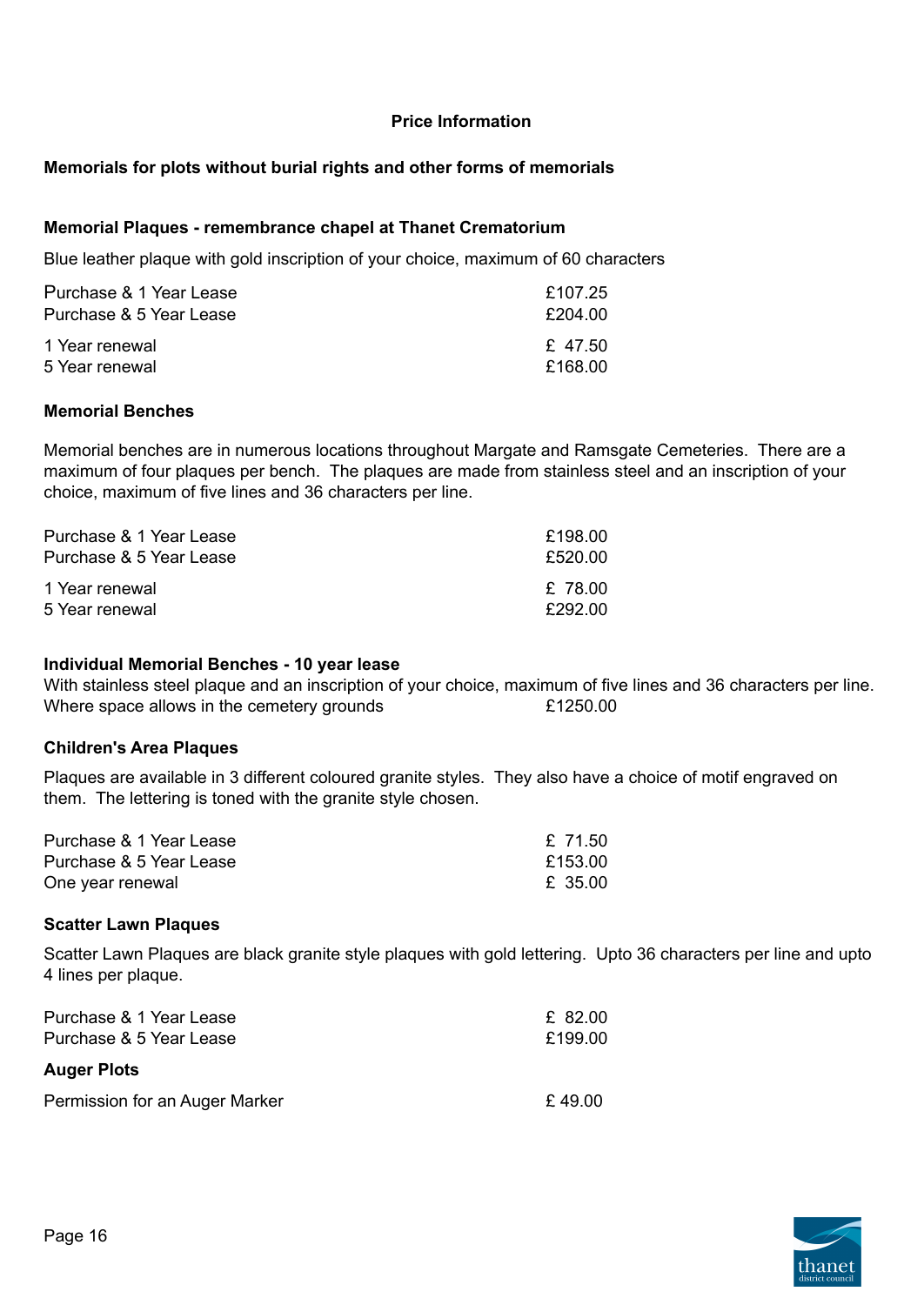#### **Book of Remembrance**

Permanent entry into the book of remembrance displayed in the remembrance chapel at Thanet Crematorium, with an inscription of your choice. Pin number to view entry on any day of the year electronically in the chapel of remembrance, or online.

| Number of Lines    | Total   | With<br>flowers | With motif | First Web<br>page | Additional<br>Web pages |
|--------------------|---------|-----------------|------------|-------------------|-------------------------|
| 2 Line Entry + Pin | £94.75  | n/a             | n/a        | Add £37.50        | Add £31.00              |
| 3 Line Entry + Pin | £127.75 | n/a             | n/a        | Add £37.50        | Add £31.00              |
| 4 Line Entry + Pin | £160.75 | n/a             | n/a        | Add £37.50        | Add £31.00              |
| 5 Line Entry + Pin | £193.75 | £248.75         | £268.75    | Add £37.50        | Add £31.00              |
| 6 Line Entry + Pin | £226.75 | £281.75         | £301.75    | Add £37.50        | Add £31.00              |
| 7 Line Entry + Pin | £259.75 | £314.75         | £334.75    | Add £37.50        | Add £31.00              |
| 8 Line Entry + Pin | £292.75 | £347.75         | £367.75    | Add £37.50        | Add £31.00              |

#### **Breakdown of fees**

| £55.00                      |
|-----------------------------|
| £75.00                      |
| £18.75                      |
| £37.50                      |
| Additional Web pages £31.00 |
|                             |

#### **Memorial Cards (Folded or unfolded)**

| Including 5 line inscription | £38.00 |
|------------------------------|--------|
| <b>Flowers</b>               | £55.00 |
| Motif                        | £75.00 |

#### **Miniature Books of Remembrance £ 90.00**

These are available in either blue or buff leather covering, size approximately  $5^{3/4}$ " x 8", the latter being a replica of the Thanet Crematorium Book of Remembrance, containing the inscription as it appears in the Book or other wording if required. The leaves are gilt edged and have three or more openings in which to record additional memorials if so desired.

| <b>Flowers</b> | £55.00 |
|----------------|--------|
| Motif          | £75.00 |